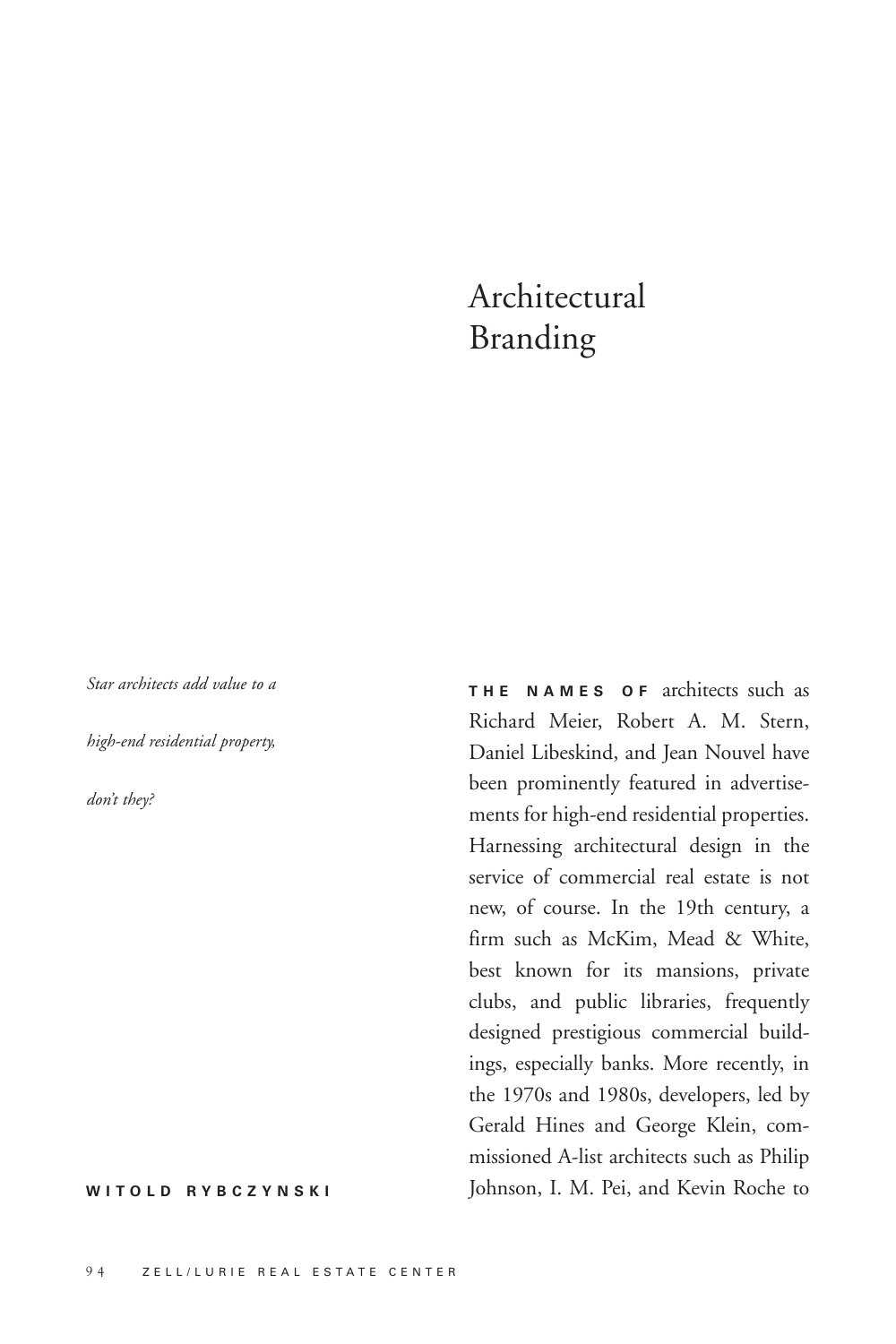build office towers. These class-A buildings derived their prestige in great measure from their design quality. The difference today is that employing a famous architect is not only about adding design value; it is also about adding cachet, since individual architects have achieved a much greater measure of celebrity than in the past. In some cases, their names are so well-known to the public that they have achieved the status of brands. The questions are: How did branding come to architecture in the first place, and how much value does a big-name architect actually add to a real estate project?

## **PERSONALITY**

What makes an architect into a brand? The British architect Norman Foster built a number of technically sophisticated buildings in Britain in the 1970s and 1980s, including a head office and a plant for IBM and a distribution center for Renault. His first design that attracted worldwide attention was a striking headquarters for the Hongkong and Shanghai Bank, an early example of the so-called Hi-Tech architectural style. This was followed by airports, university buildings, telecommunications towers, conference centers, and office buildings (Figure 1). The Foster website currently lists commercial projects that include a

Zurich hotel, an Amsterdam office building, and mixed-use developments in Sydney, Australia, and St. Petersburg, Russia. In addition, Foster & Partners was recently hired to design one of the office towers at the World Trade Center site. Part of the recognition of a brand depends on what people who study such things call its "personality." Londonbased Foster & Partners has become an international architectural brand with a definite personality: Innovative Technical Solutions to Complex Problems.

Foster and Partner's chief rival is the Renzo Piano Building Workshop (RPBW), based in Genoa and Paris. Piano came to the fore when (with Richard Rogers) he won the competition to build the Pompidou Center in Paris. Since then Piano has established an international practice that, like Foster & Partners, specializes in large, complex projects such as Kansai, the new Osaka airport. RPBW also designs cultural projects (currently museums in Boston, New York, Chicago, and Atlanta) as well as commercial buildings, including a mixed-use development in Berlin, the New York Times office tower in Manhattan, a mixed-use tower in London, and residential and office complexes in Lisbon and Sydney (Figure 2). The Piano brand, which conveys a sense of bespoke elegance, is something like Stylish Solutions to Any Problem.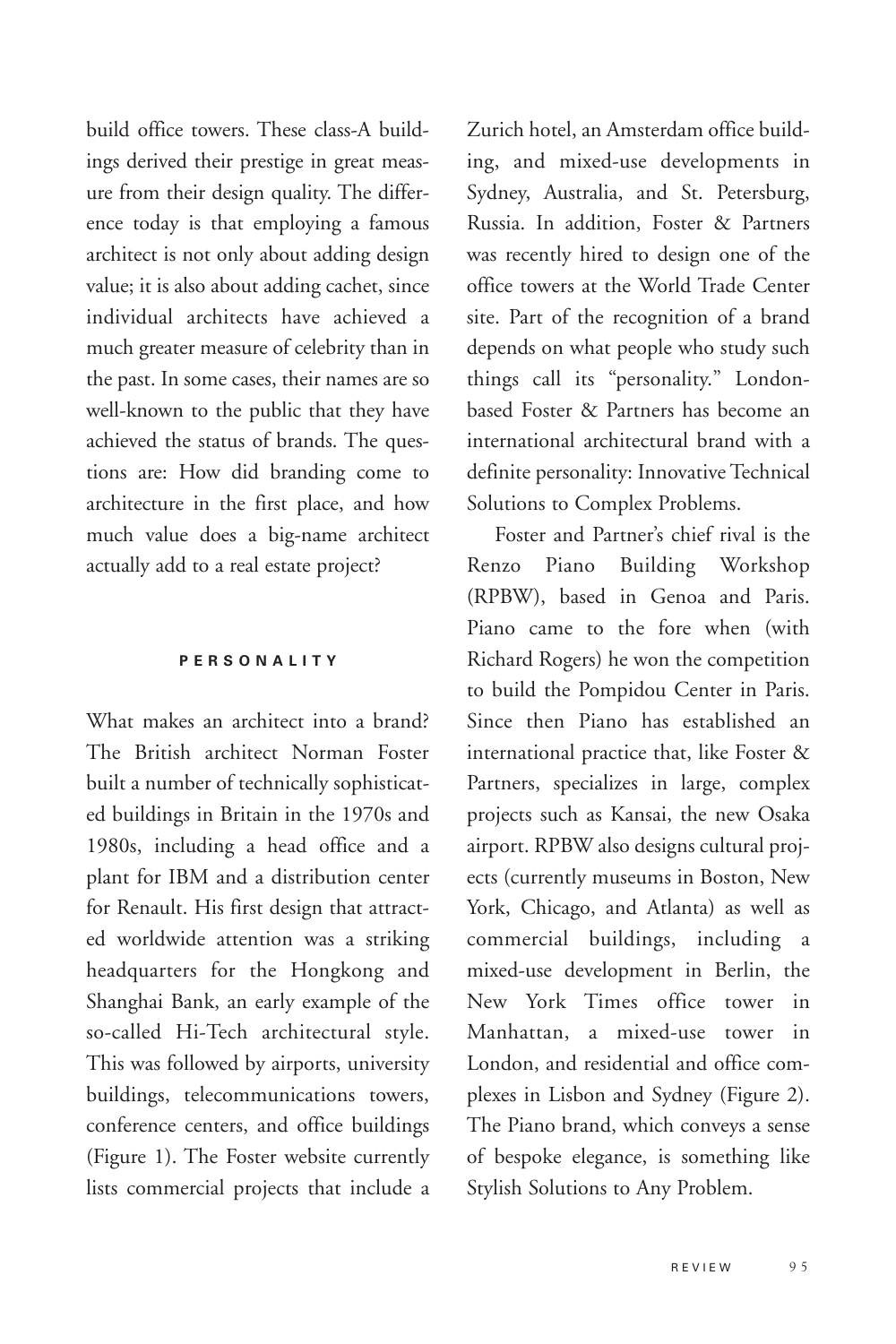**Figure 1:** Hearst Building, New York City, Foster & Partners, architects.



Piano's one-time partner, Richard Rogers, has also emerged as an international force. The Richard Rogers Partnership (RRP), which is based in London but also has offices in Tokyo, Barcelona, and Madrid, has built airport terminals in London and Madrid, office towers in London, as well as the Millennium Dome. RRP is also active in the United States, where it is renovating and expanding the Jacob K. Javits Convention Center in Manhattan and building commercial projects in New York and Washington, D.C., and an office tower at the World Trade Center site. Lord

**Figure 2:** Aurora Place, Sydney, Australia, Renzo Piano Building Workshop, architects.



Rogers, who at an early age had a brief partnership with Foster, is the most flamboyant designer of the trio, as the irrepressible Lloyd's Building in London demonstrates (Figure 3).

Although the work of Foster, Piano, and Rogers is grounded in highly sophisticated, technologically based building construction, these architects do not have a house style. Instead, their designs are a function of programmatic requirements. This goes against the conventional idea that the work of a celebrated architect must have an identifiable, or so-called signature, style. But style can be a trap, as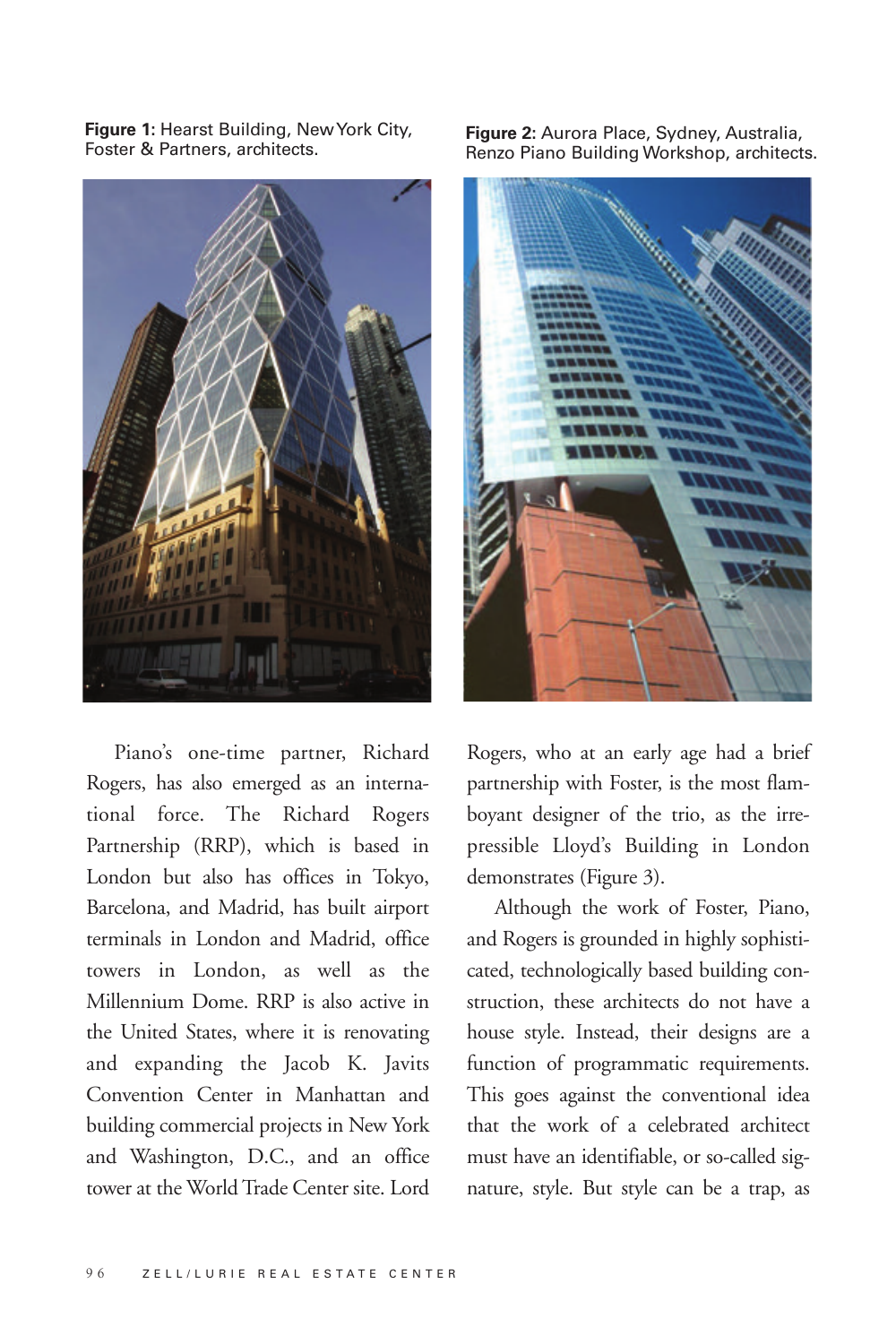**Figure 3:** Lloyd's Building, London, Richard Rogers Partnership, architects.



Richard Meier, with his persistent white walls and expanses of glass, found at the Getty Center. Although this large complex of buildings is exquisitely built, it has not captured the public's attention in the manner of other recent art museums, such as the Bilbao Guggenheim or the Tate Modern in London.

Although architects in the past successfully used the same historical style (Gothic, Romanesque, or Classical) for many different commissions, it is risky to apply a personal style to a variety of buildings such as court houses, campus buildings, museums, hotels, office blocks, and condominiums. The danger is that the buildings become stylistic parodies. Michael Graves, for example, is an architect with a distinctive style—simplified, almost cartoonish, Classical forms and warm Tuscan colors—

that sometimes appears to overwhelm the problem at hand. When I mentioned to a friend that Graves had recently built a building in Philadelphia, she said, "I didn't know that it was a real Graves—I thought it was a knock-off."

## **C ELEBRITY**

A recognizable brand depends on more than merely name recognition. The Dutch architect Rem Koolhaas has tried to transform his personal celebrity into an international brand, which he calls the Office of Metropolitan Architecture, or OMA. OMA, with offices in Rotterdam, Beijing, and New York, has produced a variety of work, from a big-box convention center in Cordoba to a crystalline library in Seattle and an unusual skyscraper in Beijing. A large, mixed-use complex in Louisville, Kentucky, will include a hotel, offices, residences, and an art museum. Like Foster, Piano, and Rogers, OMA has avoided architectural style as a branding tool, although its designs are distinctly fashionable, in an edgy sort of way. The buildings are frequently not conventionally attractive, and they often challenge established taste. But OMA also demonstrates the perils of turning avant-garde architecture, usually associated with individual designers, into an international brand. Recently the entire New York City office broke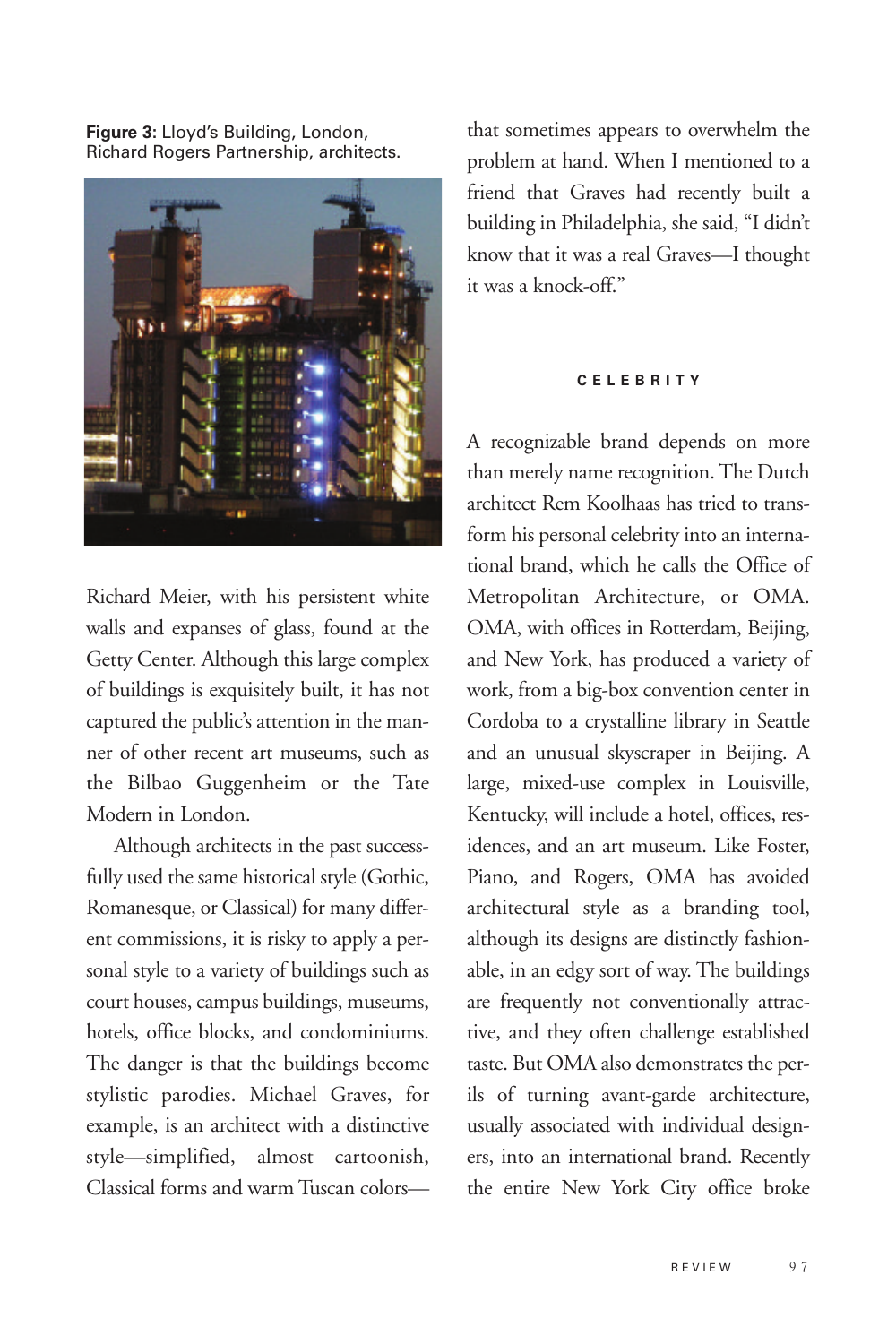away from the OMA organization and set up on its own, as if Diet Coke had split off from Coca Cola.

Another firm that is making the transition from an avant-garde, boutique practice to an international brand is Baselbased Herzog & de Meuron, founded by Jacques Herzog and Pierre de Meuron. They began as self-styled artists, and seemed ill-suited to become an international branded practice. But after a successful series of art museums, including the celebrated Tate Modern in London and the recent de Young Museum in San Francisco, they expanded into distinctly non-cultural buildings: a soccer stadium in Munich, the Olympic stadium in Beijing (Figure 4), and a luxury condominium building in New York. Like Foster and Piano, Herzog & de Meuron have avoided a signature style. Their designs are less technological than Foster, RPBW, or RRP, but considerably more fashionable, which may be why they were commissioned to do a series of buildings for Prada.

Frank Gehry has perhaps the strongest architectural franchise in the world today. Although he has built a number of small commercial projects in Prague, Berlin, and Boston, he is chiefly known for his cultural monuments, notably the Guggenheim Museum in Bilbao and the Disney Concert Hall in Los Angeles. The Gehry brand is unmistakable: whimsical, sculp-

tural, quirky buildings that don't look like buildings (and, incidentally, are difficult and expensive to build). It will be a challenge to successfully adapt Gehry's approach to a large commercial development, such as the ones that he is planning for Brooklyn (Figure 5) and downtown Los Angeles.

It is not difficult to explain why architects are attracted to branding. Like lawyers, doctors, and accountants, architects are essentially professional workers who are paid highly, by the hour. Although they create organizations that are able to produce many projects at once (most of the firms being discussed here have between one hundred and two hundred employees), when all is said and done, they are only as solvent as their next commission. How can architects who have developed widely recognizable brands capitalize on that recognition? Put another way, can architects follow in the footsteps of other creative individuals, such as celebrity chefs? Where once a successful cook could rise no higher than owning his own restaurant, starting in the 1990s, a modern celebrity chef with a recognized brand, such as Wolfgang Puck, Mario Batali, or Emeril Lagasse, could become a wealthy entrepreneur, writing cookbooks, endorsing culinary products, hosting television programs, opening restaurants in different cities, and franchising his name to a national chain.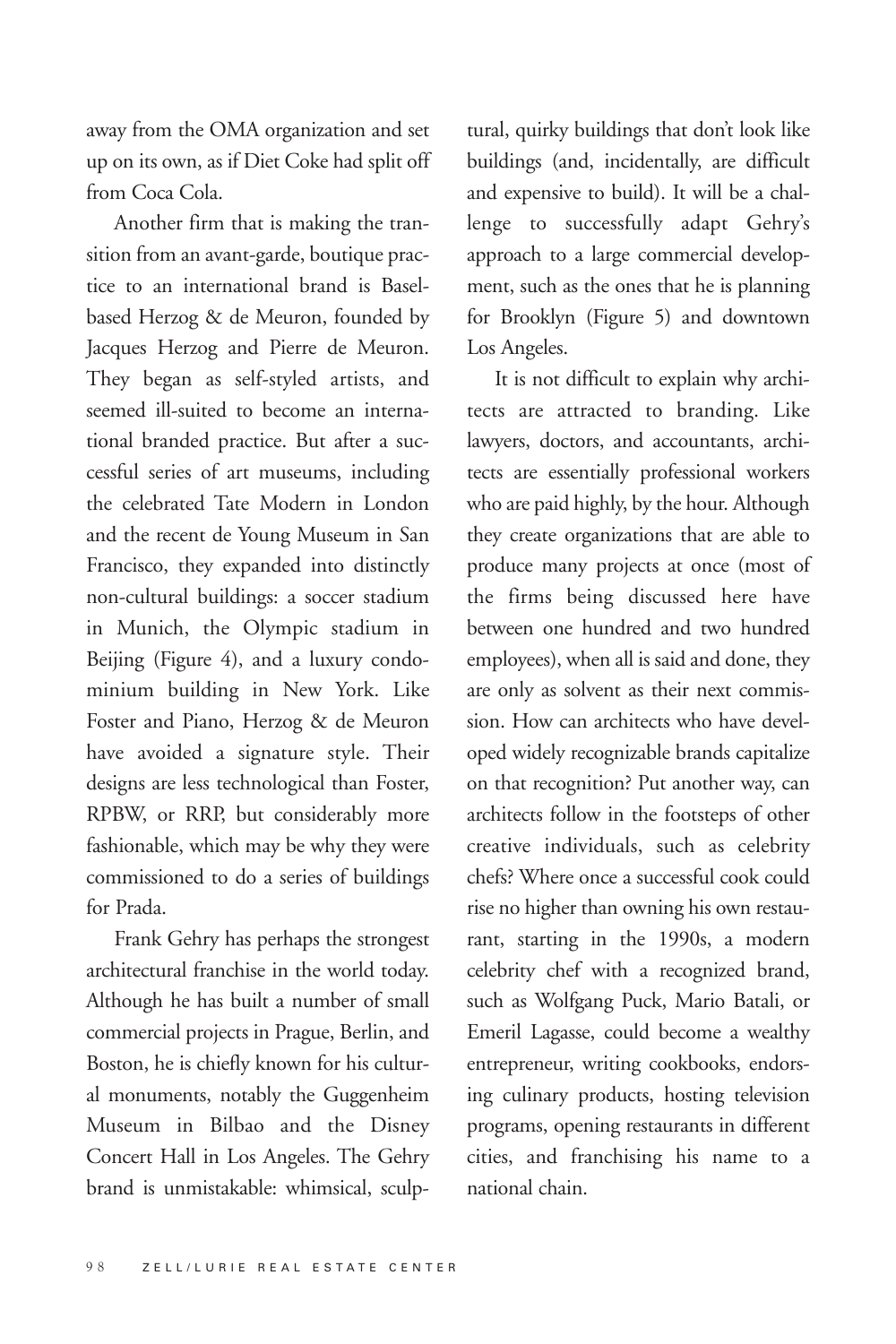**Figure 4:** Olympic stadium, Beijing, Herzog & de Meuron, architects.



**Figure 5:** Atlantic Yards, Brooklyn, Frank Gehry & Partners, architects.



## **VALUE**

Architectural branding has proved beneficial to cultural institutions. This is not simply the so-called Bilbao Effect, the ability of unusual architecture to attract visitors (cultural tourists) from great distances; having a recognized architectural brand helps raise public interest in a project at its inception. Even before the design of the museum or the concert hall is unveiled, the anticipation that it will be a "signature" building is established. Having a recognizable architectural brand is also a key ingredient in fund-raising. That is why the pool of architectural firms that are regularly invited to compete in architectural competitions is relatively small. A survey of two architectural journals (one American, one Spanish) between 1994 and 2003 turned up 71 invited international competitions. Of the 548